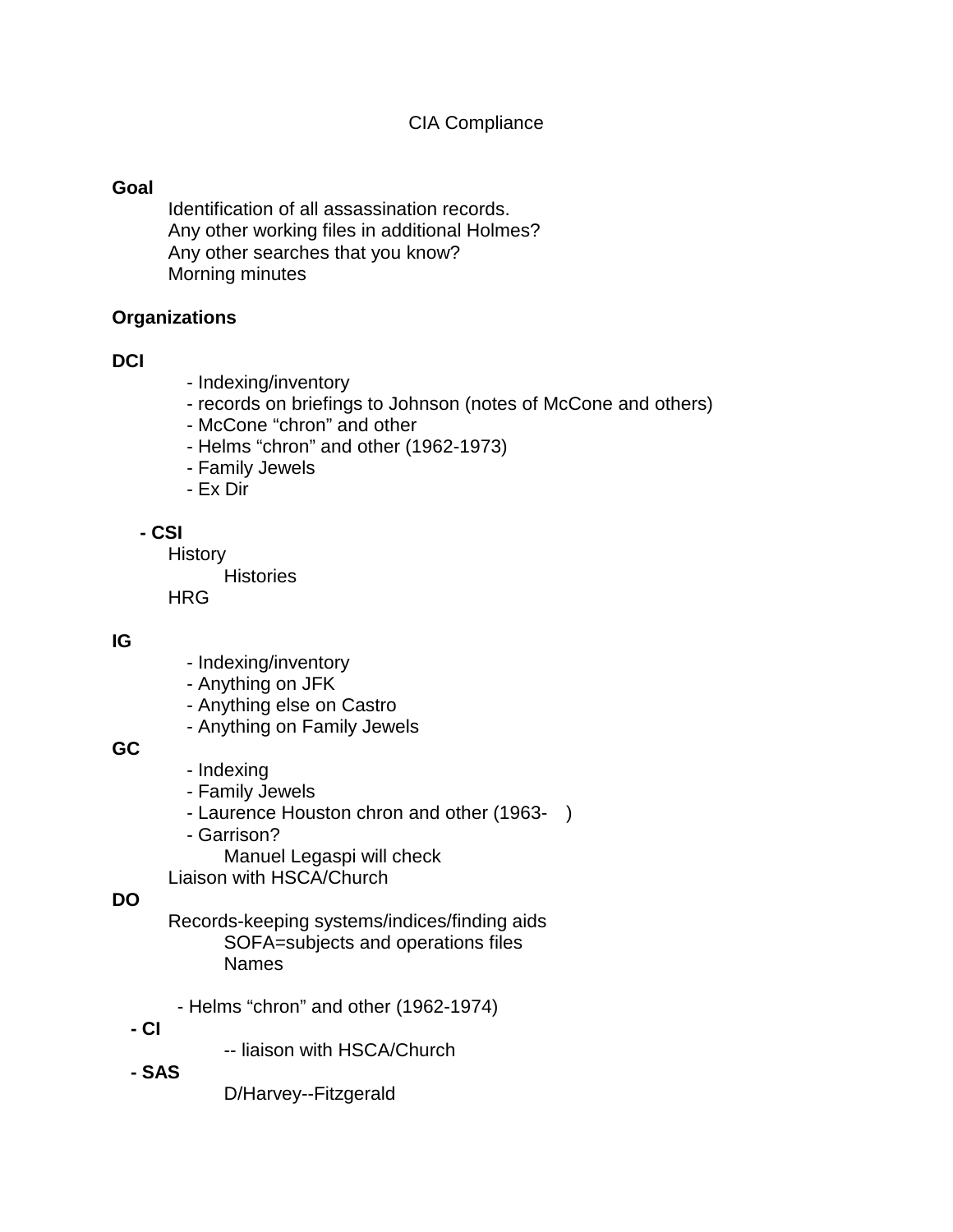ExDir Sam Halpern Liaison with Lansdale Special Group (Augmented) Mongoose - False defectors

#### **DI**

- Pubs

## **DST**

- U2 (manuals)
- TSD on surveillance in Mexico City

#### **DA**

- person who can explain records 57-63

#### **OS**

- person

#### - **"Archives"**

- more than one?
- indexing/inventories

#### **Stations**

Mexico City Stations 2 other s+tations JMWAVE -- where are records

## **COMMO**

## **Intel Community Staff**

## **DCD**

## **External Inquiries Branch**

For each entity, all indices and filing systems; computers